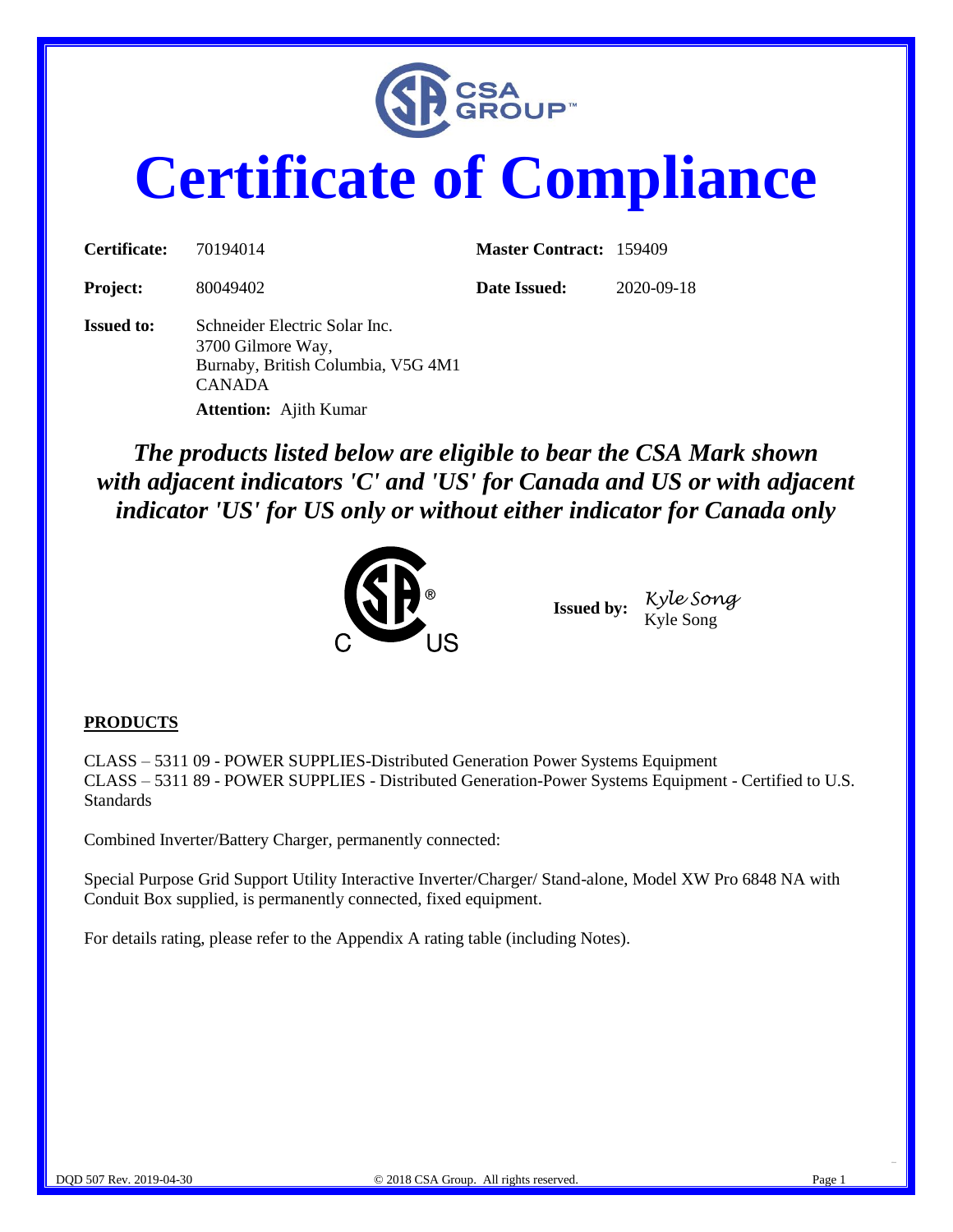

**Certificate:** 70194014 **Project:** 80049402 **Master Contract:** 159409 **Date Issued:** 2020-09-18

#### **APPLICABLE REQUIREMENTS**

CSA C22.2 No. 107.1-16 - Power Conversion Equipment

\*UL 1741 - Inverters, Converters, Controllers and Interconnection System Equipment for Use With Distributed Energy Resources (Second Edition, Revision Dated February 15, 2018) UL1741 CRD - Grid Support Utility Interactive Interoperability Optional Functions: Prevent Enter Service and Limit Active Power (CA Rule 21, Phase 3, functions 2 and 3) (Dated October 22, 2019)

\*Note: Conformity to UL 1741 (Second Edition, Revision February 15, 2018) includes compliance with applicable requirements of IEEE 1547-2003 (R2008), IEEE 1547a-2014, IEEE 1547.1-2005(R2011), IEEE 1547.1a-2015, California Electric Rule 21, Hawaiian Electric Co. SRD-UL-1741-SA-V1.1, UL 1741 Supplement SA 8-18.